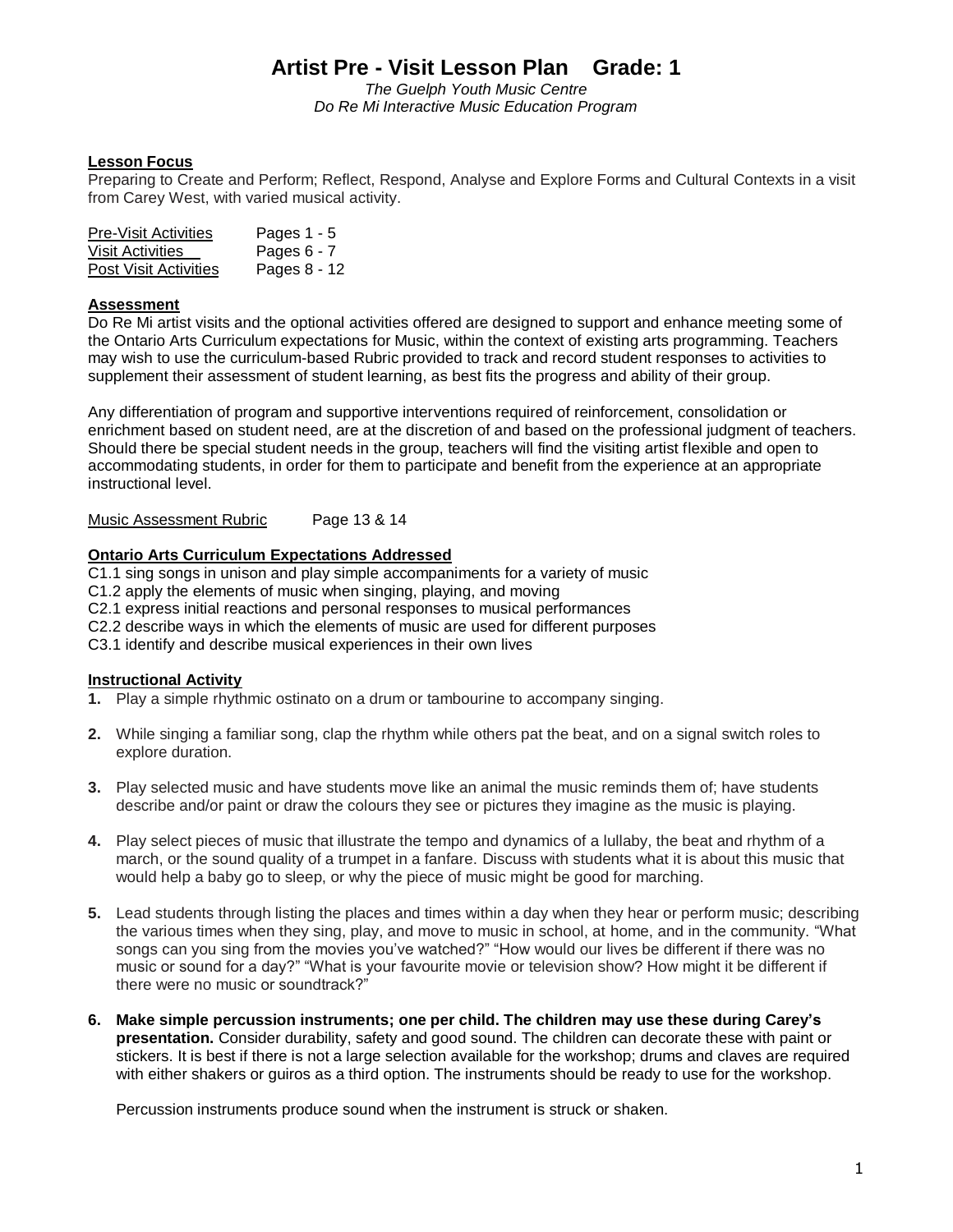*The Guelph Youth Music Centre Do Re Mi Interactive Music Education Program*

- drums coffee tins with plastic lid, plastic ice cream pails, one litre yogurt containers. These are to be struck with the hand - not sticks
- claves (rhythm sticks) two 15 cm pieces of one inch dowelling or broom handle. One stick is held loosely in one hand and struck by the other
- shakers two small yogurt containers held together with duct tape, Yoplait yogurt drink bottles, Pringles potato chips etc. containing a few beans or split peas. Small shakers are quicker to respond. Use tape to keep lids on.
- guiros ribbed liquid containers such as 500 ml water bottles or Avon bubble bath bottles. A stick, take out sushi chopstick or pencil is scraped across the surface.



- **7.** Identify beat as a steady pulse and examples of beat in music. Distinguish between beat and rhythm in a simple song. Discuss where it is found in our daily lives.
	- In our body heart beat (younger students may have difficulty finding there own heart beat and pulse but have seen it represented on heart monitors on television)
	- Walking, marching
	- In our environment ticking analog clocks metronome, dripping faucet, windshield wipers, school fire alarm etc.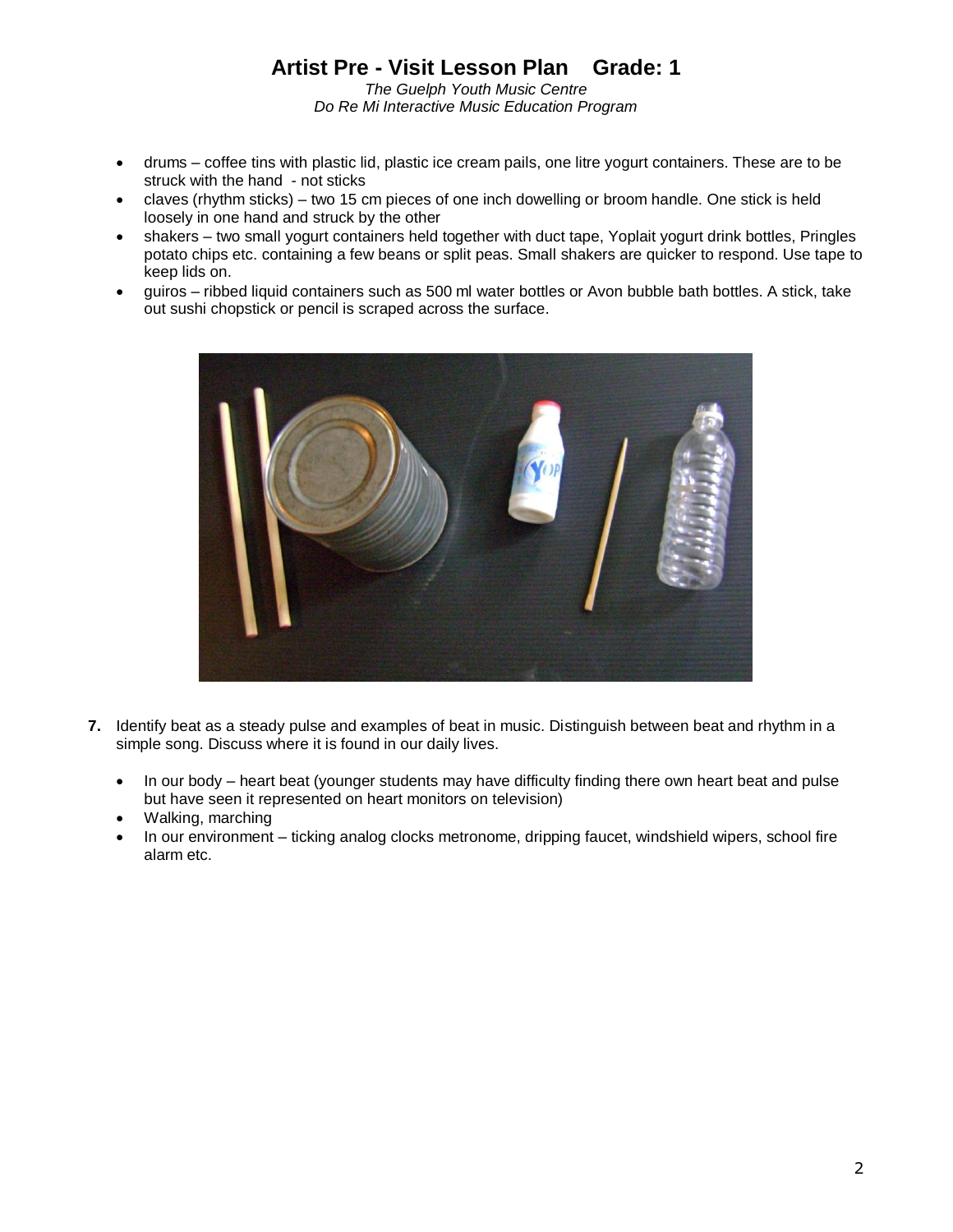*The Guelph Youth Music Centre Do Re Mi Interactive Music Education Program*

Hickory Dickory Dock - as a verse or song



#### **Some possibilities with Hickory Dickory Dock**

- Say the verse rhythmically with inflection and accented.
- Keep the beat using body percussion (e.g. clapping, patsching slapping the thighs) while saying "ticktock".
- Keep the beat using only body percussion while saying the verse.
- Transfer the beat to one or two of the percussion instruments.
- Add verses e.g. the clock struck 2, the mouse said "boo"; the clock struck 3, the mouse said "whee", etc.
- Make a game with the children standing in a circle saying the verse and keeping the beat. One child is the mouse and walks around the circle to the beat. At the number he taps the student closest to him and that child becomes the next mouse.
- **8.** Identify Rhythm as a pattern of long and short sounds. It can result from the division of the beat. Rhythm occurs in language. Most often names are said with consistent and clear rhythms. Play recorded music and have children express the beat with body movement (non-loco motor such as swaying, shoulder shrugging etc. or loco motor such as walking or marching) and then with body percussion and finally with their instruments.



### **Frère Jacques (French and English)**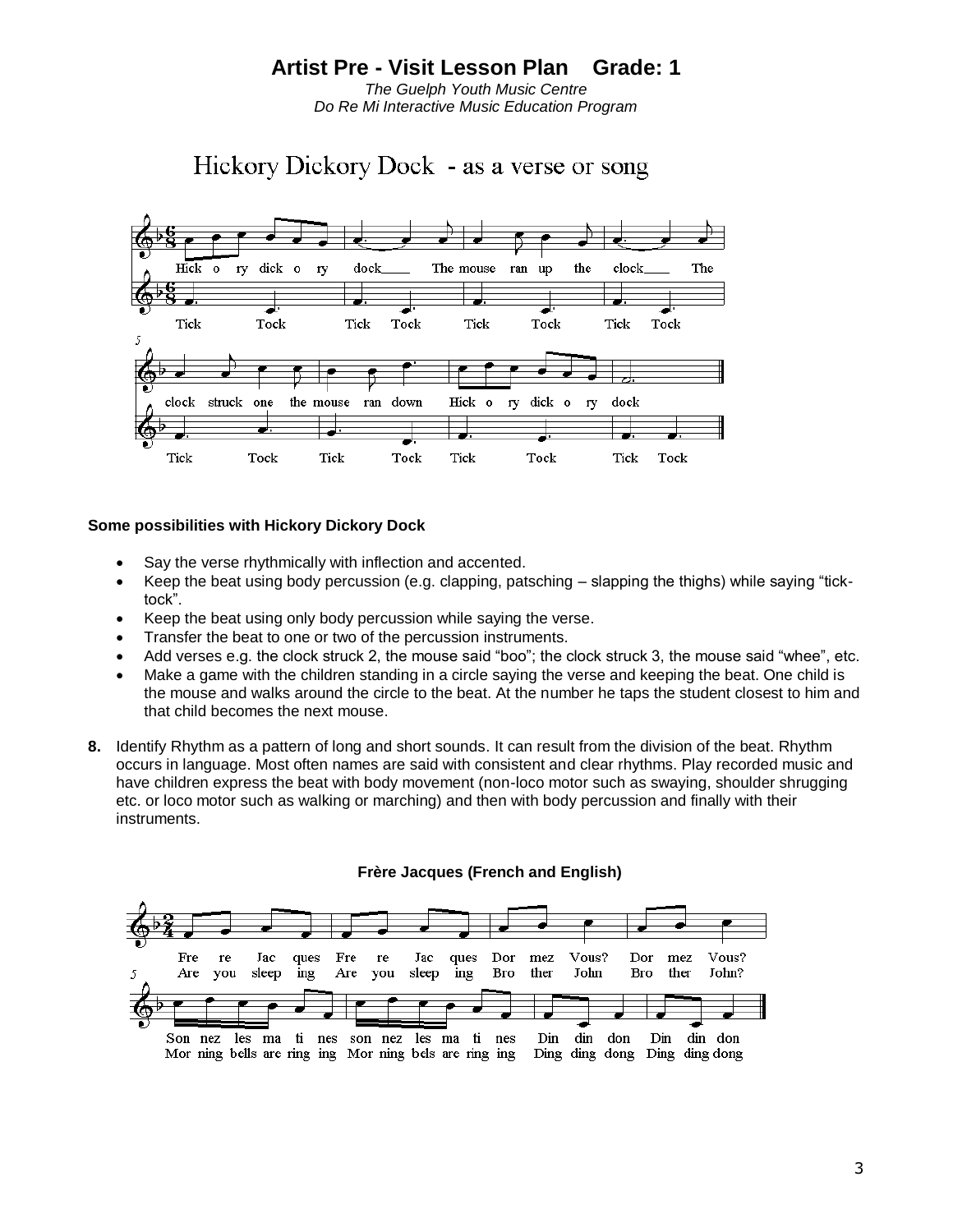*The Guelph Youth Music Centre Do Re Mi Interactive Music Education Program*

### **Activities with Music**

- Sing the traditional words to Frère Jacques (French and English) and This Old Man.
- Express the beat using body percussion singing the song.
- Clap and say the speech patterns on the cards using the "burger mnemonics".
- Have at least two of each card available and have the children choose 4 of them to create different sequences to be said and clapped.
- Use the homemade instruments. Divide into 3 similar sounding groups and assign one speech pattern to each group. Create different sequences with the patterns and have your band play.
- Look at the music for Frère Jacques and This Old Man and identify the patterns learned. Clap and say these speech patterns to the music.
- Sing the speech pattern words to the tune.
- **9.** Pitch is the highness or lowness of a tone. Tones that vibrate a slower speed are said to be pitched lower than those that vibrate at higher speeds.
	- Larger and longer vibrating entities vibrate at lower pitches and smaller shorter ones at higher pitches.
	- The lower strings in a piano (on the left side) are longer and thicker. The thicker strings on a guitar produce lower notes.
	- The large instruments (tuba, double bass viol, tenor saxophone) are pitched lower than the small ones (trumpet, violin, soprano saxophone).
	- The vocal chords of children are shorter than those of adults, etc.

Illustrate the concept with a Bean bag or ball toss. Children take turns tossing a bean bag, while the group watches the movement of the bean bag or ball and imitates its movement by using the syllable "**oo**" and raising and lowering the pitch of their voices.

Read a version of **The Three Bears** and have the children say the bears' dialogue with high, medium and low voice.

**Hot Cross Buns**. There are many versions of this song. The following one is useful for gross identification of pitches and the children can move their bodies accordingly (contouring).

# **Hot Cross Buns**



**<sup>10.</sup>** Identify examples of Dynamics in music as the varying degrees of volume and intensity of louder and softer tones. Produce a specific effect using various sound sources.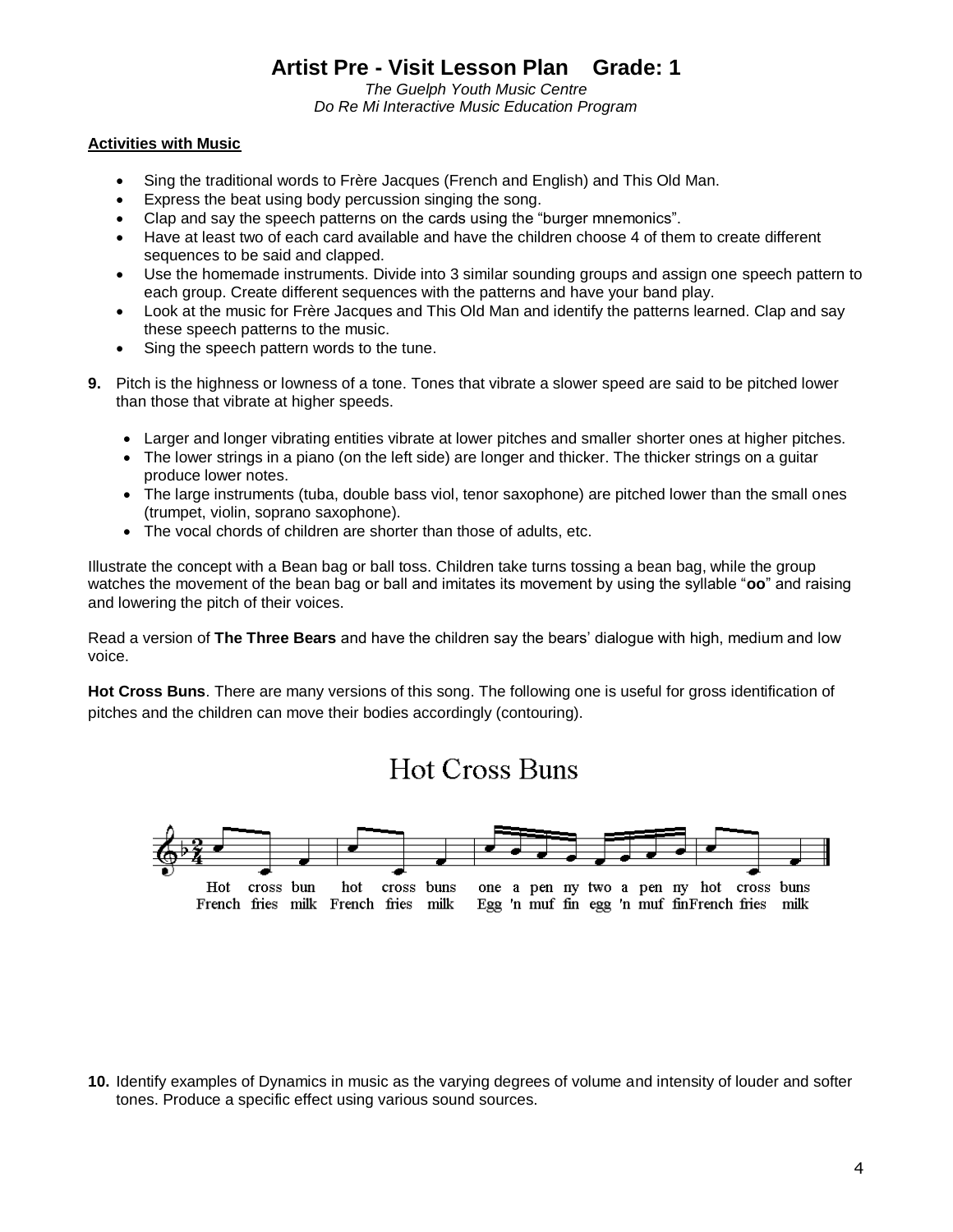*The Guelph Youth Music Centre Do Re Mi Interactive Music Education Program*

- Find **contrasting recorded music** such as a soft soothing lullaby and a rousing march and let the students express how the music makes them feel through appropriate movement and in words. Discuss why.
- The song **Frère Jacques** in both official languages- lends itself to soft (first half) and loud (second half). Discuss why.



 **Creating a rain soundscape** by sequencing body percussion to demonstrate getting louder (**crescendo**) and getting softer (**decrescendo**), as well as getting faster (**accelerando**) and getting slower (**ritardando**). Percussion actions include:

Rubbing hands together 2 fingers tapping on palm of hand Hand clapping Patsching (slapping the thighs with palms of the hands) Hand clapping 2 fingers tapping on palm of hand Rubbing hands together

- **11.** Identify tempo as the speed of a piece of music and that the faster or slower pace (tempo) is determined by the speed of the pulse (beat). Play music of contrasting tempi and have students respond through movement.
- **12.** Recognize that mood can be created through varying the **elements of musical expression** in the production of music and sound to elicit particular emotional responses.
	- **tempo** the speed or liveliness
	- **dynamics** degree of loudness
	- **pitch** highness of lowness of the tones
	- **vibrato** a wavering quality in the tone typical of vocalizing, imitated by instrumentalists
	- **timbre** the quality of a voice or instrument; smoothness or roughness of the sound

These elements are used in almost limitless and changing combinations to give character to sound and music.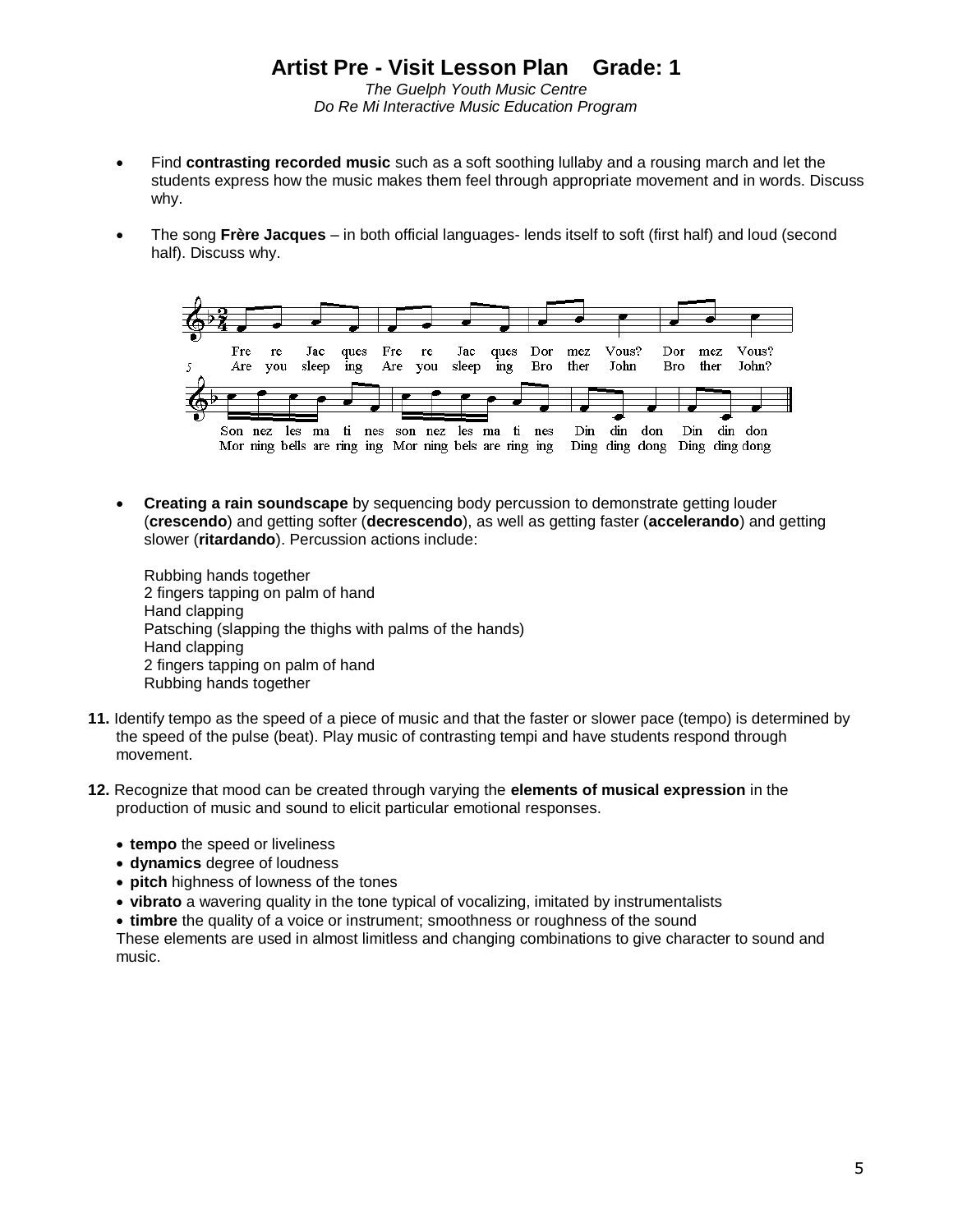*The Guelph Youth Music Centre Do Re Mi Interactive Music Education Program*

### **Lesson Focus**

Creating and Performing; Reflecting, Responding, and Analysing and Exploring Forms and Cultural Contexts in a visit with Carey West, Music Educator.

### **Curriculum Expectations Addressed**

C1.3 create compositions for a specific purpose and a familiar audience C1.4 use the tools and techniques of musicianship in musical performances

### **Fundamental Concepts** *–* **Elements of Music**

- **beat:** the steady pulse in a sound or music.
- **duration:** the time during which a sound continues; the fast and slow tempo or speed of a piece of music; rhythm versus beat; two and four beats per bar; quarter note, eighth note, quarter rest.
- **dynamics:** the degree of loud or soft; control signs encountered in repertoire; a strong sound for a note or beat (accent); smooth and detached articulation.
- **form:** the shape or structure of a sound or piece of music phrase, such as call and response.
- **melodic contour:** refers to the mapping of the pitches in a song**, i**dentifying the beat, rhythm or shape of pieces of music.
- **ostinato:** a short melody or pattern that is constantly repeated, usually in the same part at the same pitch. (e.g., "ta, ta, ti-ti, ta").
- **pitch:** the highs and lows of a sound; simple melodic patterns using the notes such as "mi", "so", and "la".
- **rhythm:** the pattern of long and short sounds and silences.
- **• tempo**: the speed of a piece of music.
- **texture/harmony:** the feel of a piece of music resulting from its components**;** the combination of notes which form a tuneful, pleasing sound such as a single melodic line in unison.
- **timbre:** the characteristic quality of the sound of a voice or instrument; for example the vocal quality of speaking versus singing, body percussion vs. the sound quality of instruments (non-pitched and pitched percussion) and environmental and found sounds.

### **Instructional Activity**

- **1.** Carey greets and introduces herself, leads the class in reciting "Alligator Pie" by Dennis Lee. This activity will be performed with accompanying actions from a standing.
- **2.** Children will collaborate to create vocal sounds to illustrate key words and actions in the poem. These actions will then replace the words, encouraging inner hearing and providing an introductory experience with duration or rhythm.
- **3.** The concept of **Beat** is introduced and where it is found in our world and bodies. After this brief discussion the class will march around the room while Carey leads "The Grand Old Duke of York" accompanied by a hand drum.
- **4.** The class returns to sitting positions. Carey explains the difference between **Beat** and **Rhythm**. Then she leads a game of "The Beat Stays the Same" while children are called upon to play the rhythmic section on different parts of their body.
- **4.** Rhythm in words is explored and we clap the rhythms of some children's names. Four chairs are placed at the front of the room and four volunteers are selected to sit in them. The children clap the resulting patterns of their friends names. New volunteers are selected and the activity is repeated.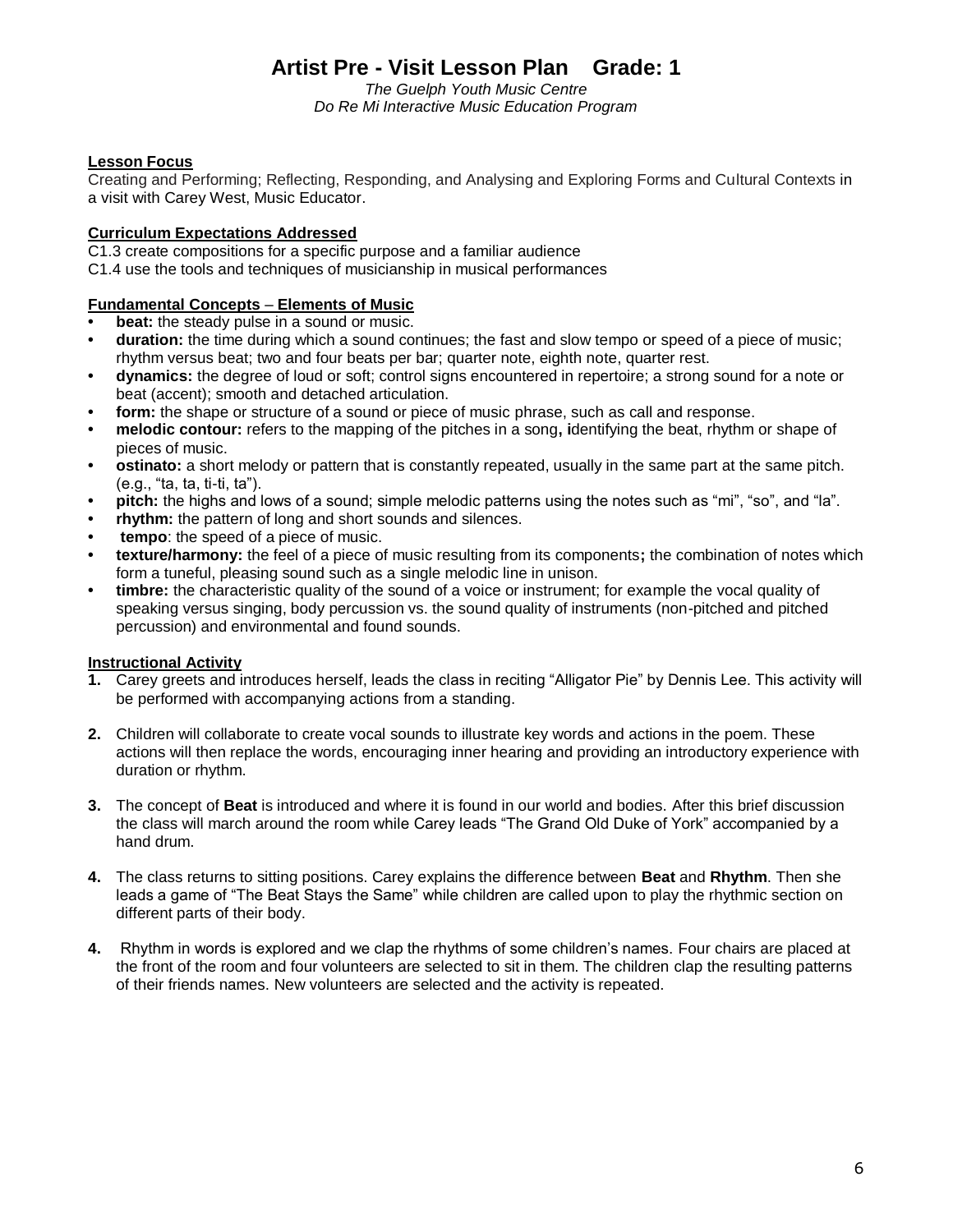*The Guelph Youth Music Centre Do Re Mi Interactive Music Education Program*

- **5.** The children collaborate making a list of ice cream flavours. Flavours that represent basic rhythms (eight notes, quarter notes, half notes and whole notes) are selected and notated on the board or easel. The instruments that the children have made in preparation are brought out (not to be at their desks until needed). Rhythm-word combinations are grouped to create an ostinato. The children are divided into 3 groups. One group will recite the poem "The Kids Around The Block Are Like An Ice Cream Store". One group will tap a beat on their instruments. One group will play the ostinato. Each group will rotate their roles until the piece is performed 3 times.
- **6.** The workshop will end with Carey playing a "warm-down" song on her ukulele.

Teaching Notes: Teachers who have a musical background can use the rhythm card pictures in the workbook to produce rhythms by clapping, "patsching", stamping feet or using rhythm instruments. Options for making simple rhythm instruments from recycled materials appear in the pre-visit lesson. These should be somewhat rugged and experience in giving this workshop suggests that even numbers of three groups of instruments is best.

Generally the workshop takes place in the classroom and students should be seated singly at their desks, as sitting with friends can be distracting. An easel or blackboard is needed to write word lists and notation on. The workshop is an enjoyable time for all, Carey included, and everyone can participate. Respectful attention is encouraged so that no one misses any parts of the activity.

Teachers are always free to contact Carey but most of the materials and information needed to follow up are in the study guide.

### **Primary Resource List**

Ardley, Neil Music 2000, Dorling Kindersley Ltd. "DK Eyewitness Books", N.Y., N.Y. ISBN 0-7894-5829-2

Cutz, O. & Doyle, S. Pass It On! Poetry & Body Percussion for Elementary Students Talking Drum Music Productions, Canada [www.talkingdrum.ca](http://www.talkingdrum.ca/)

Skelding, M. & Schulze, J. The Key to Your Primary Music Program: A Simple Easy-To-Follow Format of Songs and Lesson Plans [www.musicbooksforschoolteachers.com](http://www.musicbooksforschoolteachers.com/)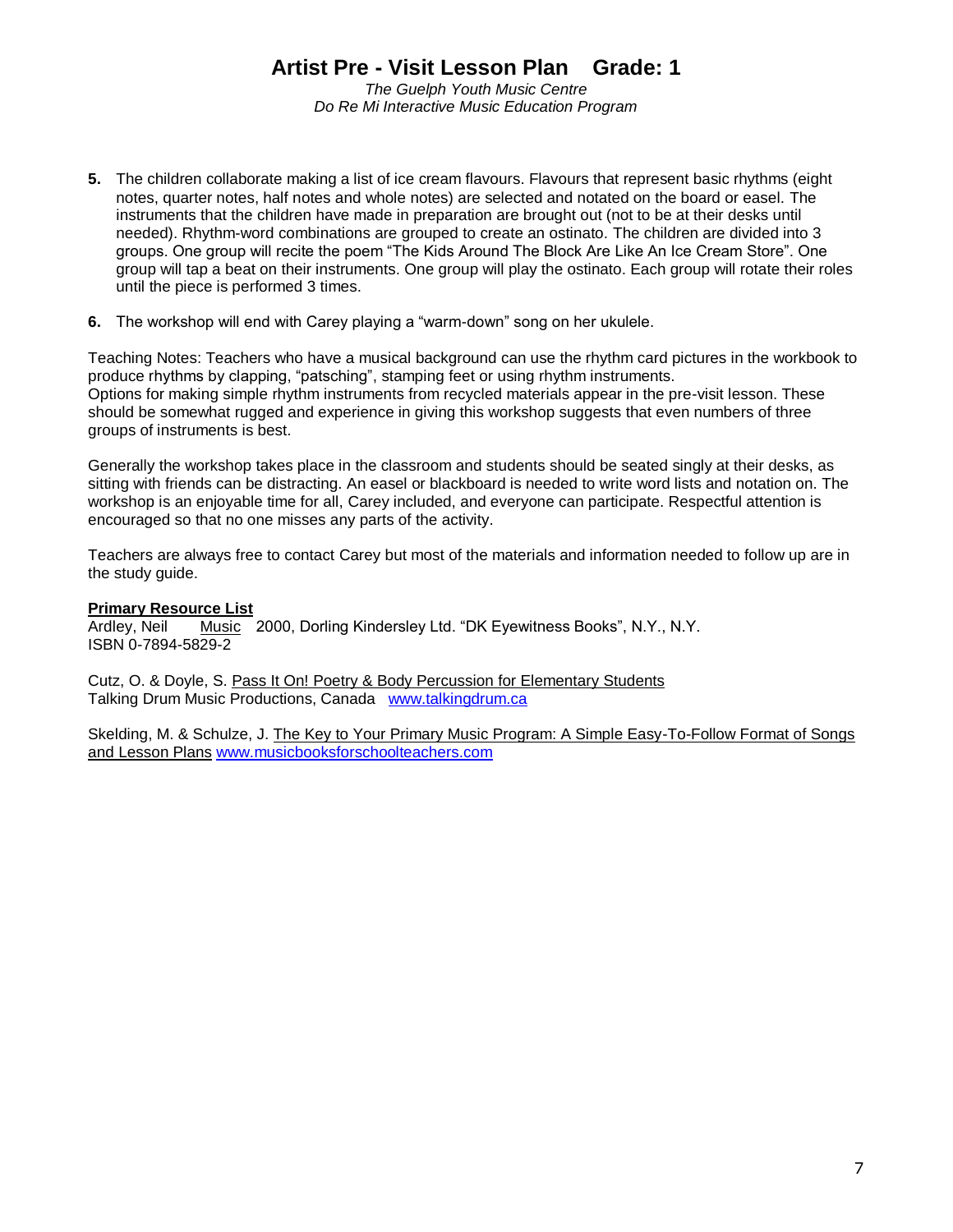*The Guelph Youth Music Centre Do Re Mi Interactive Music Education Program*

### **Lesson Focus**

Creating and Performing; Reflecting, Responding, and Analysing and Exploring Forms and Cultural Contexts after a visit with Carey West.

### **Curriculum Expectations Addressed**

C1.5 demonstrate understanding that sounds can be represented by symbols C2.3 identify and give examples of their strengths and areas for growth as musical performers, creators, interpreters, and audience members

C3.2 identify a variety of musical pieces from different cultures through performing and/or listening to them

### **Instructional Activity**

- **1. Show rhythm and beat** with manipulatives such as math cubes or Popsicle sticks; use devised, or invented, forms of musical notation, or simple forms of standard musical notation directing students to show the rhythm of a song with Popsicle (or rhythm) sticks by drawing shapes or using their hands.
- **2. Recongize dynamics and tempo:** Blindfold or send one student out of the room. As a group decide on an object that you want that child to pick up on re-entering the room or after removing the blindfold. Remove the blindfold or have the student return to the room. Lead the group in clapping softly, then gradually louder as the student approaches the object to be picked up. Increase the volume of the clapping as the student gets closer to the chosen object. Track the varying volume of clapping as a line on on chart paper to show how variation in sound can be represented in written notation.
- **3. Lead students in singing in unison,** providing constructive feedback and suggestions for a classmate's or guest performer's performance such as "What could we do to improve our next performance?", or, "How can we demonstrate good audience behaviour during our school concert?"
- **4. Discuss and sing folk songs,** songs for celebrations, ceremonial music from Canadian and world sources asking students "What songs do you sing for Diwali? Kwanzaa? Hanukkah?", or, "Earth Day is coming in April. What songs could we use to help to celebrate the earth?"
- **5. Focus on creative work,** by creating simple patterned movement to familiar music using students' knowledge of beat and rhythm. Students communicate their thoughts and feelings about the music they hear, recognizing that mood can be created through music.

### **Activity 1: 32 Beat Canon**

- **1**. Establish a good steady beat with a hand drum. (not too fast)
- **2**. The piece is divided into four 8-beat sections.<br>Eq 8 beats Walk in scatter formation
	- Walk in scatter formation 8 beats Stand in place and clap
		- 8 beats Skip in scatter formation
	- 8 beats Hammer the floorboards

Make a statue when the piece is finished.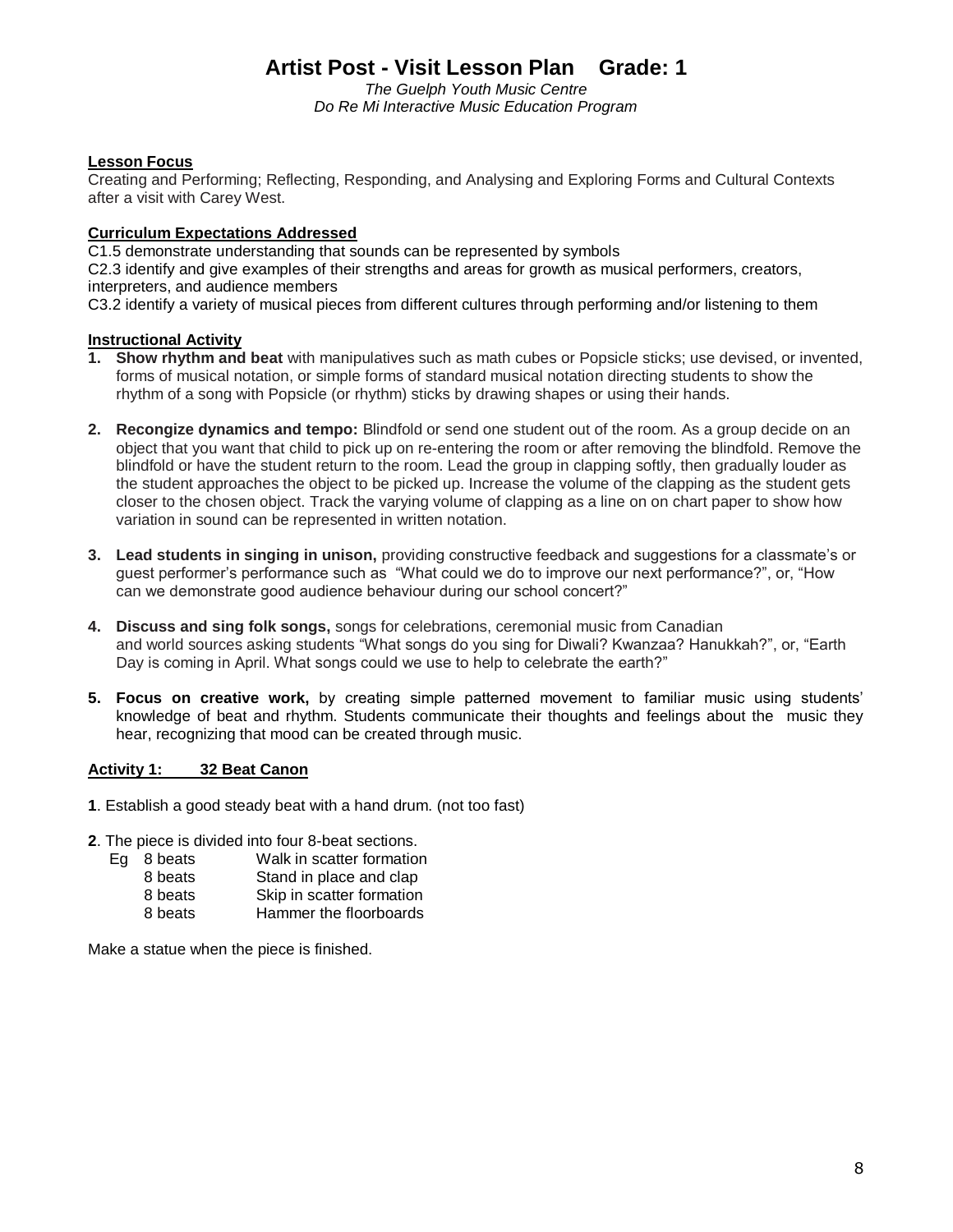*The Guelph Youth Music Centre Do Re Mi Interactive Music Education Program*

**3**. When the piece is well-known students can be challenged by making it into a canon. Everyone does the same movements but the successive groups begin their movement when the preceding group is just beginning their second set of beats.

**4**. Create another 32 beat piece. Some of the movement elements to be considered in this activity are: Levels High/low, in between Direction Up/down, forwards, backwards, sideways Intensity Strong/weak, heavy/light Quality Legato (smooth flowing), staccato (jumpy) Dynamics Loud/soft, louder/softer

#### **Activity 2: Create patterned movement to familiar songs**

Select well-know songs that have repetition of melody and a distinct mood (or various moods if more than one verse). The class created a patterned movement sequence that is appropriate to the song. This is really done if children have had many experiences with the elements of movement (dance). An example could be worked out with the class (eg: Frere Jacques). Decide where changes of movement could occur (eg. Frere Jacques has 4 distinct parts) remembering that movement can be locomotor or non-locomotor.

Other useful songs for this activity from *Musicanada 2*: Snow (quiet, noisy, playful); Okkitokiunga (strong, work feeling); Tideo (happy); Grand Old Duke (various moods if all 4 verses are used)

#### **Activity 3: Mirroring**

- **1**. At the beginning, select recordings that are slow and flowing.
- have the class listen to the piece and discuss how the music makes them feel and the mood that is created.
- **2**. Children work in pairs in place. One child is the leader And the other child mirrors simultaneously. Think of levels, directions, various parts of the body that can move, tempo (rate of speed), etc. Make sure each child has the opportunity to be the leader.
- **3**. Challenge See if leaders can change without anyone knowing!

### **Activity 4: Recordings**

- **1**. Select recordings that have no lyrics and are relatively short (no longer than 2 minutes). Be sure that the class has an opportunity to listen and discuss before letting them move.
- **2**. Scarves are a useful prop especially for those who are shy about moving themselves Make the scarf tell about the music!

Some useful recordings: Ideas I by Dr. Sue Snyder (available at Waterloo Music); Carnival of Animals by Saint-Seans; The Nutcracker Suite by Tschaikovsky; Peter and the Wolf by Prokofiev; Daydreams and Lullabies from *The Classical Kids*

#### **Activity 5: Songs and Verses**

Many songs and verses lend themselves naturally to creating language and movement to communicate thoughts, feelings and mood.

From *Musicanada 2:* Eskimo Lullaby; See-Saw; Hayride; Three Little Fishes; Charlie Over the Ocean From *Alligator Pie by Dennis Lee:* Bouncing Song; Skyscraper

See Also: other books by Dennis Lee, Sonja Dunn, and Jack Prelutsky.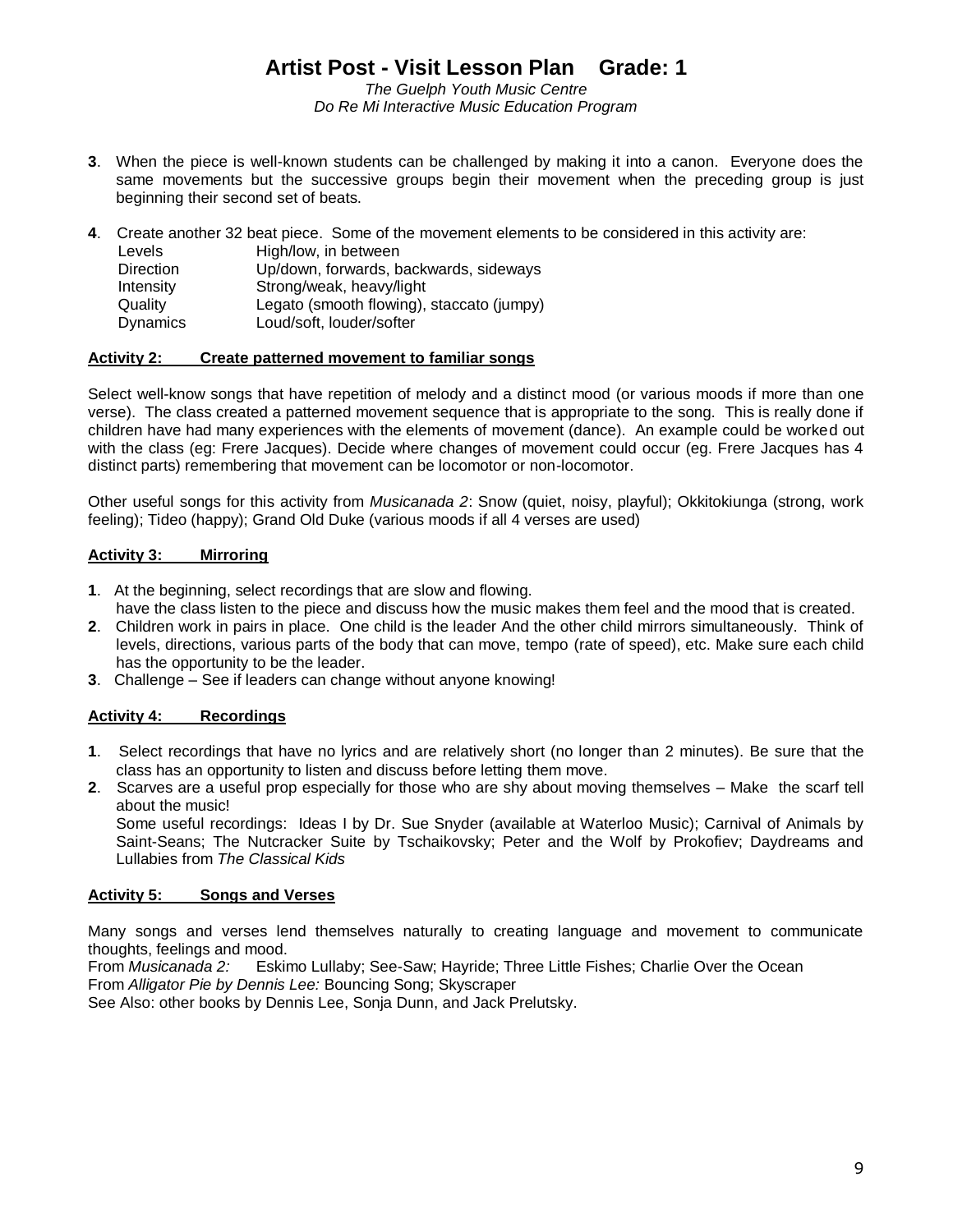*The Guelph Youth Music Centre Do Re Mi Interactive Music Education Program*

**6. Lead students through distinguishing between beat and rhythm** while singing music from a variety of cultures:



Form a single circle with hands joined.

| Music A:<br>Phrase 1 | Circle moves walking counter-clockwise. |
|----------------------|-----------------------------------------|
|----------------------|-----------------------------------------|

| Phrase 2 | Circle moves walking clockwise. |
|----------|---------------------------------|
|----------|---------------------------------|

- Music B: Circle moves into the centre walking 4 steps and back to place with 4 steps Repeat
- Music C: Spell out **BINGO** by touching a part of the body as each letter is called. (These parts may be "unvoiced" one by one.)
	- eg **B** toes
		- **I** knees
			- **N** waist
			- **G** shoulders
			- **O** Jump & clap above head

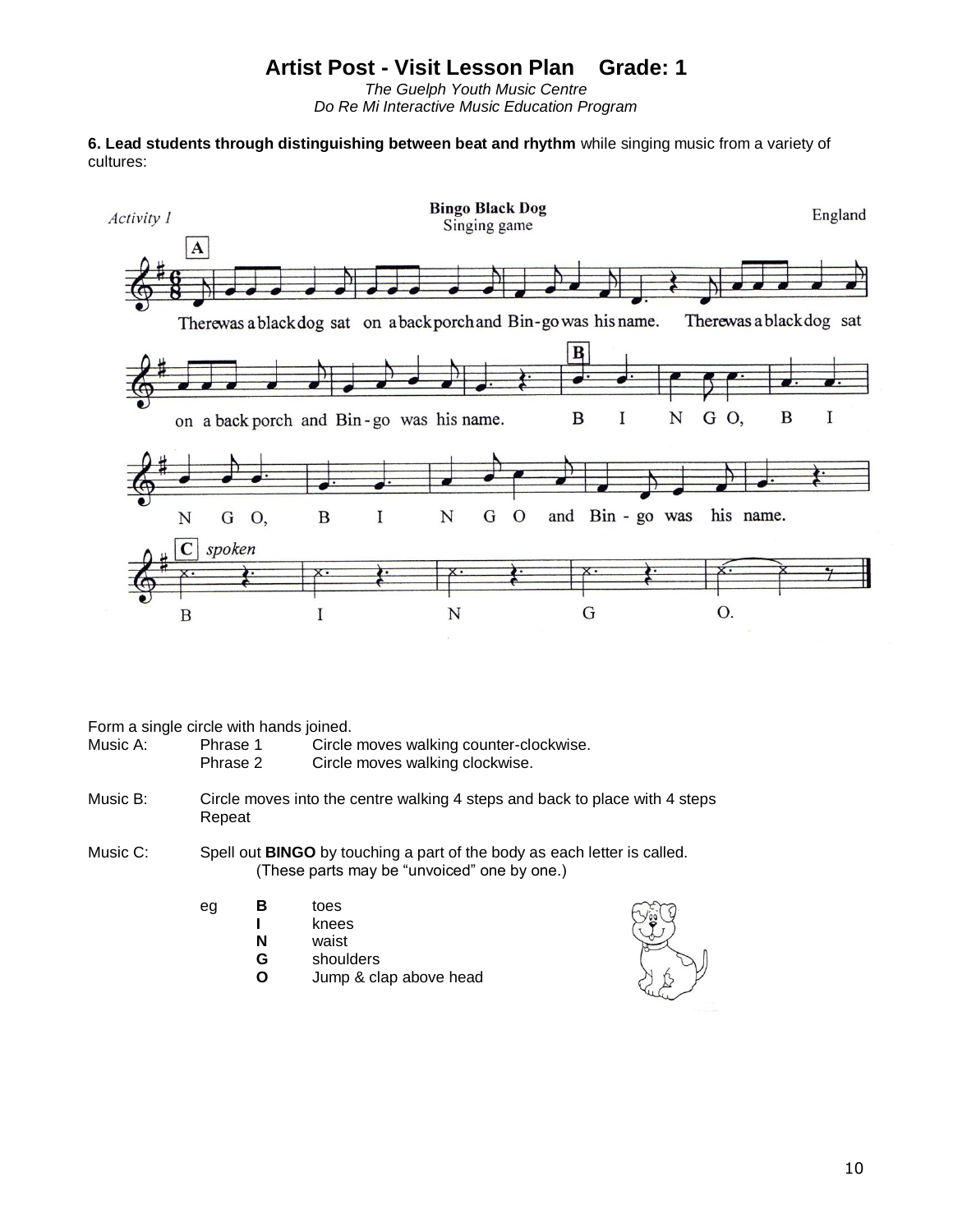*The Guelph Youth Music Centre Do Re Mi Interactive Music Education Program*

**Activity 2***:* **Ball passing games** Adaptation of **Dutch Shoe Game** from Netherlands



- **1.** Establish the strong beats for this song by clapping and singing. It is wise to sing the song quite slowly at the beginning.
- **2.** Practice the action with an imaginary ball. The ball lands in the hand of the player on the indicated beats.
- **3.** The person left with the ball at the end of the song leaves the circle (perhaps to keep the beat with a small percussion instrument).

Formation: Seated in a close circle.

Game: The ball is passed and lands in the next person's hands on each *x* indicated in the music. The person holding the ball at the end gives the ball to the next person and quickly leaves the circle. The song is repeated several times.